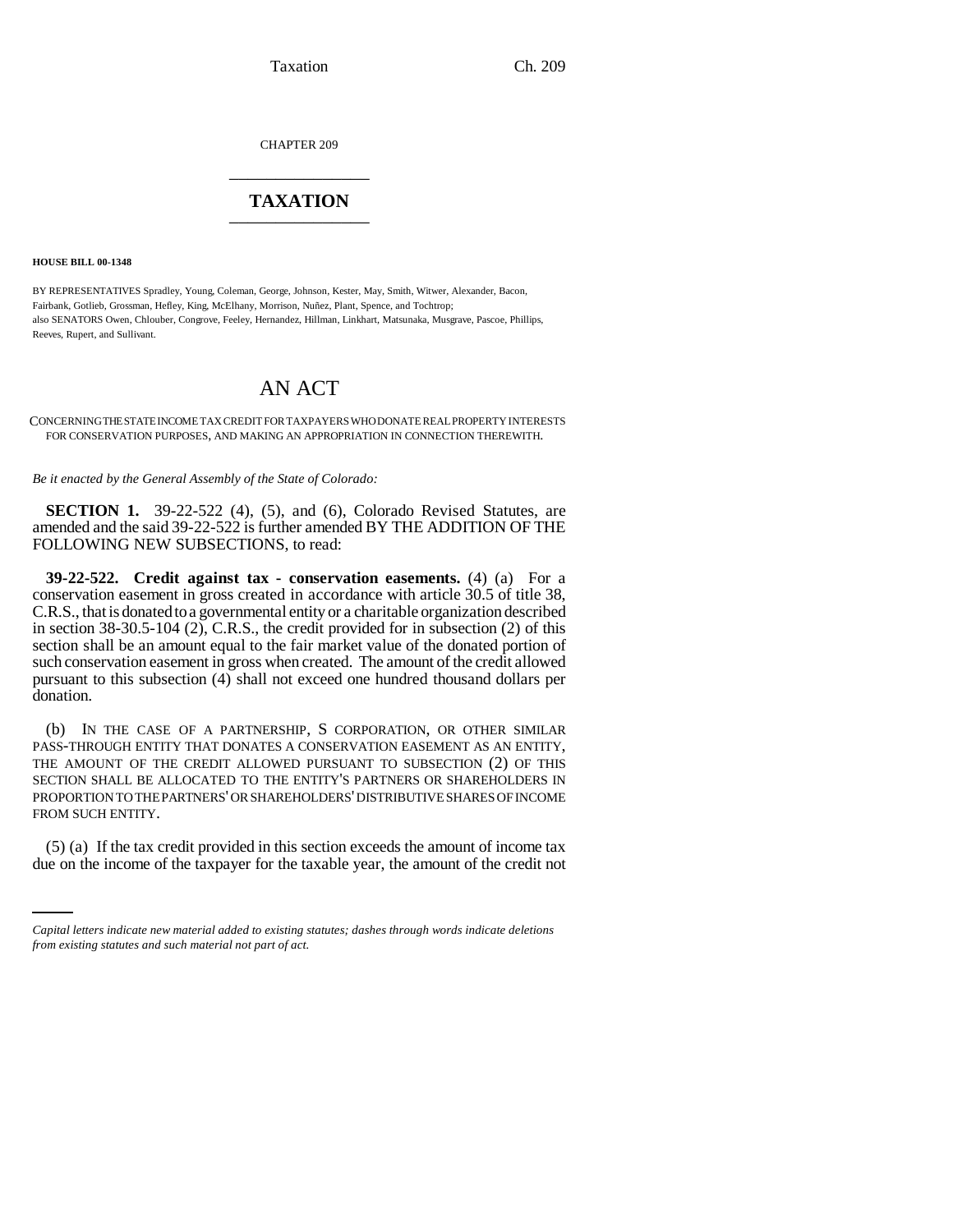## Ch. 209 Taxation

used as an offset against income taxes in said income tax year AND NOT REFUNDED PURSUANT TO PARAGRAPH (b) OF THIS SUBSECTION (5) may be carried forward and applied against the income tax due in each of the twenty succeeding income tax years but shall be first applied against the income tax due for the earliest of the income tax years possible. Any amount of the credit that is not used after said period shall not be refundable.

(b) (I) SUBJECT TO THE REQUIREMENTS SPECIFIED IN SUBPARAGRAPHS (II) AND (III) OF THIS PARAGRAPH (b), FOR INCOME TAX YEARS COMMENCING ON OR AFTER JANUARY 1, 2000, IF THE AMOUNT OF THE TAX CREDIT ALLOWED IN OR CARRIED FORWARD TO ANY TAX YEAR PURSUANT TO THIS SECTION EXCEEDS THE AMOUNT OF INCOME TAX DUE ON THE INCOME OF THE TAXPAYER FOR THE YEAR, THE TAXPAYER MAY ELECT TO HAVE THE AMOUNT OF THE CREDIT NOT USED AS AN OFFSET AGAINST INCOME TAXES IN SAID INCOME TAX YEAR REFUNDED TO THE TAXPAYER.

(II) A TAXPAYER MAY ELECT TO CLAIM A REFUND PURSUANT TO SUBPARAGRAPH (I) OF THIS PARAGRAPH (b) ONLY IF, BASED ON THE FINANCIAL REPORT PREPARED BY THE CONTROLLER IN ACCORDANCE WITH SECTION 24-77-106.5, C.R.S., THE CONTROLLER CERTIFIES THAT THE AMOUNT OF STATE REVENUES FOR THE STATE FISCAL YEAR ENDING IN THE INCOME TAX YEAR FOR WHICH THE REFUND IS CLAIMED EXCEEDS THE LIMITATION ON STATE FISCAL YEAR SPENDING IMPOSED BY SECTION 20 (7) (a) OF ARTICLE X OF THE STATE CONSTITUTION AND THE VOTERS STATEWIDE EITHER HAVE NOT AUTHORIZED THE STATE TO RETAIN AND SPEND ALL OF THE EXCESS STATE REVENUES OR HAVE AUTHORIZED THE STATE TO RETAIN AND SPEND ONLY A PORTION OF THE EXCESS STATE REVENUES FOR THAT FISCAL YEAR.

(III) IF ANY REFUND IS CLAIMED PURSUANT TO SUBPARAGRAPH (I) OF THIS PARAGRAPH (b), THEN THE AGGREGATE AMOUNT OF THE REFUND AND AMOUNT OF THE CREDIT USED AS AN OFFSET AGAINST INCOME TAXES FOR THAT INCOME TAX YEAR SHALL NOT EXCEED TWENTY THOUSAND DOLLARS FOR THAT INCOME TAX YEAR. NOTHING IN THIS SUBPARAGRAPH (III) SHALL LIMIT A TAXPAYER'S ABILITY TO CLAIM A CREDIT AGAINST TAXES DUE IN EXCESS OF TWENTY THOUSAND DOLLARS IN ACCORDANCE WITH SUBSECTION (4) OF THIS SECTION.

(6) A taxpayer may claim only one tax credit under this section per income tax year. A taxpayer who has carried forward OR ELECTED TO RECEIVE A REFUND OF part of the tax credit in accordance with subsection (5) of this section shall not claim an additional tax credit under this section for any income tax year in which the taxpayer applies the amount carried forward against income tax due OR RECEIVES A REFUND. NEITHER A TAXPAYER WHO HAS TRANSFERRED A CREDIT TO A TRANSFEREE PURSUANT TO SUBSECTION (7) OF THIS SECTION NOR THE TRANSFEREE TO WHOM THE CREDIT WAS TRANSFERRED SHALL CLAIM AN ADDITIONAL TAX CREDIT UNDER THIS SECTION FOR ANY INCOME TAX YEAR IN WHICH THE TRANSFEREE USES SUCH TRANSFERRED CREDIT.

(7) FOR INCOME TAX YEARS COMMENCING ON OR AFTER JANUARY 1, 2000, A TAXPAYER MAY TRANSFER ALL OR A PORTION OF A TAX CREDIT GRANTED PURSUANT TO SUBSECTION (2) OF THIS SECTION TO ANOTHER TAXPAYER FOR SUCH OTHER TAXPAYER, AS TRANSFEREE, TO APPLY AS A CREDIT AGAINST THE TAXES IMPOSED BY THIS ARTICLE SUBJECT TO THE FOLLOWING LIMITATIONS:

(a) THE TAXPAYER MAY ONLY TRANSFER SUCH PORTION OF THE TAX CREDIT AS THE